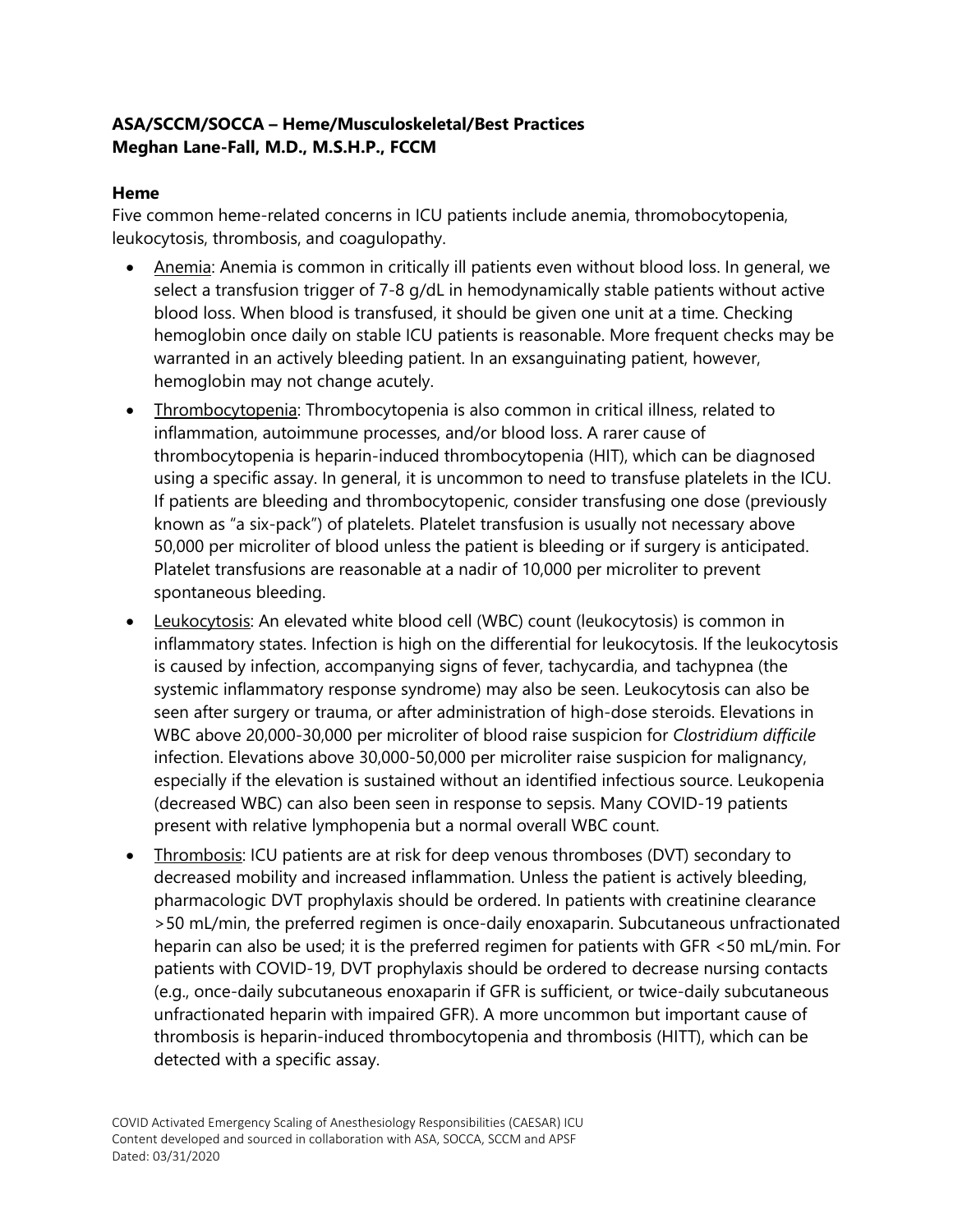Coagulopathy: Clotting can be impaired for multiple reasons in the ICU. Causes to consider include drug-induced coagulopathy (e.g., heparin, warfarin, anti-factor Xa inhibitors); consumptive coagulopathy (e.g., disseminated intravascular coagulation); hyperfibrinolysis (i.e., the body prematurely or aggressively breaks down clot); hypothermia; nutritional deficiency (e.g., vitamin K deficiency); and uremia. Coagulopathy can be diagnosed with conventional coagulation studies (e.g., prothrombin time [PT], activated partial thromboplastin time [aPTT], international normalized ratio [INR]) and thromboelastography or rotational thromboelastometry. Note that an elevated INR by itself does not always indicate coagulopathy. Plasma (either fresh frozen or thawed) has a limited role in the normalization of INR and should not be transfused to normalize an INR  $< 1.7.$ 

## **Musculoskeletal**

Patients in the ICU develop ICU-acquired weakness (ICUAW) and myopathies secondary to immobility and inflammation. To combat ICUAW and improve patient outcomes, early mobility is a cornerstone of ICU care. Best practices relating to musculoskeletal functioning in the ICU include:

- Early mobilization, even if mechanically ventilated
- Early physical and occupational therapy consultations, if available
- Pain treatment to enable mobility
- Frequent (e.g., every 2 hours) turns by nursing staff to prevent pressure ulcers

Rhabdomyolysis: This condition caused by muscle breakdown is not common in the ICU, but may be seen in burn injuries, crush injuries, or in significant musculoskeletal trauma. Extremity compartment syndrome and subsequent rhabdomyolysis can also occur from intravenous line infiltration. Early signs of rhabdomyolysis include pain on examination, hyperkalemia, metabolic acidosis, and tea-colored urine. Rhabdomyolysis is diagnosed by checking serum creatine kinase levels.

## **Best Practices**

ICU care is multidisciplinary care that involves multiple team members, including physicians, advanced practice providers, nurses, respiratory therapists, physical and occupational therapists, registered dieticians, pastoral care providers, speech therapists, and more. The expertise of each of these professionals is consolidated by the ICU physician, who develops the plan of care in close collaboration with other team members.